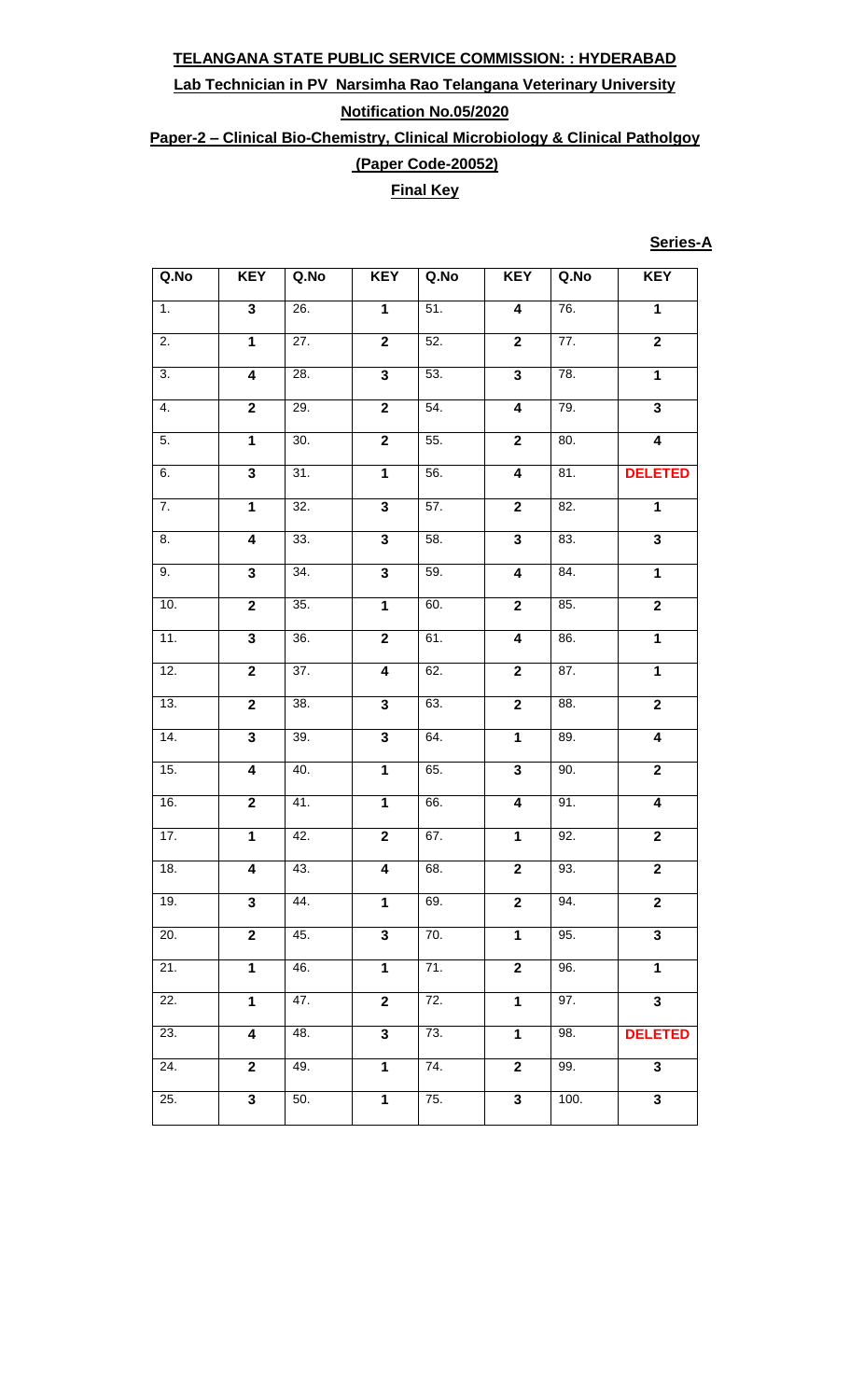## **Lab Technician in PV Narsimha Rao Telangana Veterinary University Notification No.05/2020**

**Paper-2 – Clinical Bio-Chemistry, Clinical Microbiology & Clinical Patholgoy (Paper Code-20052)** 

### **Final Key**

**Series-B**

| Q.No              | <b>KEY</b>              | Q.No              | <b>KEY</b>              | Q.No | <b>KEY</b>              | Q.No              | <b>KEY</b>              |
|-------------------|-------------------------|-------------------|-------------------------|------|-------------------------|-------------------|-------------------------|
| $\overline{1}$ .  | $\overline{1}$          | 26.               | $\overline{1}$          | 51.  | $\overline{\mathbf{3}}$ | 76.               | $\overline{2}$          |
| $\overline{2}$ .  | $\mathbf{1}$            | 27.               | $\overline{2}$          | 52.  | $\overline{\mathbf{1}}$ | 77.               | $\overline{4}$          |
| $\overline{3}$ .  | $\overline{4}$          | 28.               | $\overline{\mathbf{3}}$ | 53.  | $\overline{4}$          | 78.               | $\overline{\mathbf{3}}$ |
| 4.                | $\overline{2}$          | 29.               | $\overline{1}$          | 54.  | $\overline{2}$          | 79.               | $\overline{\mathbf{3}}$ |
| $\overline{5}$ .  | $\overline{\mathbf{3}}$ | 30.               | $\overline{\mathbf{1}}$ | 55.  | $\mathbf{1}$            | 80.               | $\mathbf 1$             |
| 6.                | $\overline{1}$          | 31.               | $\overline{\mathbf{4}}$ | 56.  | $\overline{\mathbf{3}}$ | 81.               | $\overline{4}$          |
| $\overline{7}$ .  | $\overline{2}$          | 32.               | $\overline{2}$          | 57.  | $\overline{1}$          | 82.               | $\overline{2}$          |
| 8.                | $\overline{\mathbf{3}}$ | 33.               | $\overline{2}$          | 58.  | $\overline{4}$          | 83.               | $\overline{\mathbf{3}}$ |
| 9.                | $\overline{2}$          | 34.               | $\overline{1}$          | 59.  | $\overline{\mathbf{3}}$ | 84.               | $\overline{\mathbf{4}}$ |
| 10.               | $\overline{2}$          | 35.               | $\overline{\mathbf{3}}$ | 60.  | $\overline{2}$          | 85.               | $\overline{2}$          |
| 11.               | $\overline{2}$          | 36.               | $\overline{\mathbf{4}}$ | 61.  | <b>DELETED</b>          | 86.               | $\overline{\mathbf{4}}$ |
| 12.               | $\overline{1}$          | 37.               | $\overline{1}$          | 62.  | $\overline{1}$          | 87.               | $\overline{2}$          |
| 13.               | $\overline{1}$          | 38.               | $\overline{2}$          | 63.  | $\overline{\mathbf{3}}$ | 88.               | 3                       |
| 14.               | $\overline{2}$          | 39.               | $\overline{2}$          | 64.  | $\mathbf 1$             | 89.               | $\overline{\mathbf{4}}$ |
| 15.               | $\overline{\mathbf{3}}$ | 40.               | $\overline{\mathbf{1}}$ | 65.  | $\overline{2}$          | 90.               | $\overline{2}$          |
| 16.               | $\mathbf 1$             | 41.               | $\overline{\mathbf{4}}$ | 66.  | $\mathbf 1$             | $\overline{91}$ . | $\overline{\mathbf{3}}$ |
| $\overline{17}$ . | $\overline{2}$          | 42.               | $\overline{\mathbf{2}}$ | 67.  | $\mathbf 1$             | 92.               | $\overline{\mathbf{2}}$ |
| 18.               | $\overline{1}$          | 43.               | $\overline{2}$          | 68.  | $\overline{\mathbf{2}}$ | 93.               | $\overline{2}$          |
| 19.               | $\mathbf{3}$            | 44.               | $\overline{\mathbf{2}}$ | 69.  | $\overline{4}$          | 94.               | 3                       |
| 20.               | $\overline{\mathbf{4}}$ | 45.               | $\overline{\mathbf{3}}$ | 70.  | $\overline{2}$          | 95.               | $\overline{\mathbf{4}}$ |
| 21.               | $\mathbf 1$             | 46.               | $\overline{1}$          | 71.  | $\overline{1}$          | 96.               | $\overline{2}$          |
| 22.               | $\overline{2}$          | 47.               | $\overline{\mathbf{3}}$ | 72.  | $\overline{\mathbf{3}}$ | 97.               | $\overline{1}$          |
| 23.               | $\overline{\mathbf{4}}$ | 48.               | <b>DELETED</b>          | 73.  | $\overline{\mathbf{3}}$ | 98.               | $\overline{4}$          |
| 24.               | $\mathbf 1$             | 49.               | $\overline{\mathbf{3}}$ | 74.  | $\overline{\mathbf{3}}$ | 99.               | $\overline{\mathbf{3}}$ |
| 25.               | $\overline{\mathbf{3}}$ | $\overline{50}$ . | $\overline{\mathbf{3}}$ | 75.  | $\overline{1}$          | 100.              | $\overline{2}$          |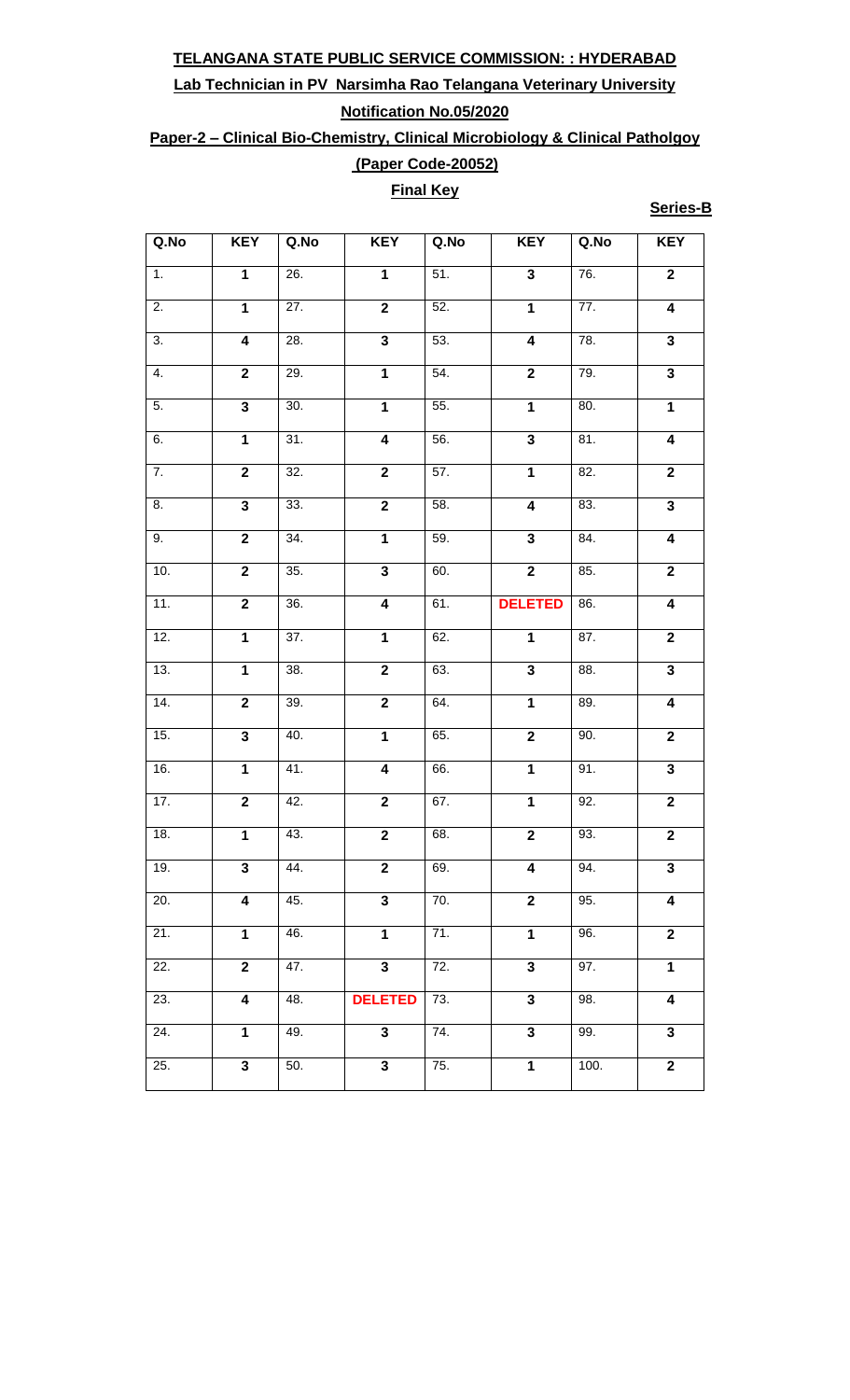## **Lab Technician in PV Narsimha Rao Telangana Veterinary University Notification No.05/2020**

**Paper-2 – Clinical Bio-Chemistry, Clinical Microbiology & Clinical Patholgoy**

### **(Paper Code-20052) Final Key**

**Series-C**

| Q.No              | <b>KEY</b>              | Q.No              | <b>KEY</b>              | Q.No              | <b>KEY</b>              | Q.No              | <b>KEY</b>              |
|-------------------|-------------------------|-------------------|-------------------------|-------------------|-------------------------|-------------------|-------------------------|
| $\overline{1}$ .  | $\overline{4}$          | 26.               | $\overline{1}$          | 51.               | $\overline{1}$          | $\overline{76}$ . | $\overline{\mathbf{1}}$ |
| 2.                | $\mathbf{2}$            | 27.               | $\mathbf 2$             | 52.               | $\mathbf{3}$            | 77.               | $\overline{\mathbf{3}}$ |
| $\overline{3}$ .  | $\overline{\mathbf{3}}$ | 28.               | $\overline{\mathbf{1}}$ | 53.               | $\overline{\mathbf{3}}$ | 78.               | <b>DELETED</b>          |
| 4.                | $\overline{\mathbf{4}}$ | 29.               | $\overline{\mathbf{3}}$ | 54.               | $\overline{\mathbf{3}}$ | 79.               | $\overline{\mathbf{3}}$ |
| $\overline{5}$ .  | $\mathbf 2$             | 30.               | $\overline{4}$          | 55.               | $\mathbf{1}$            | 80.               | $\overline{\mathbf{3}}$ |
| 6.                | $\overline{\mathbf{4}}$ | 31.               | $\overline{\mathbf{1}}$ | 56.               | $\overline{\mathbf{2}}$ | 81.               | $\overline{\mathbf{3}}$ |
| $\overline{7}$ .  | $\overline{2}$          | 32.               | $\overline{2}$          | 57.               | $\overline{4}$          | 82.               | $\overline{\mathbf{2}}$ |
| 8.                | $\overline{\mathbf{3}}$ | 33.               | $\overline{4}$          | $\overline{58}$ . | $\mathbf 3$             | 83.               | $\overline{2}$          |
| 9.                | $\overline{4}$          | 34.               | $\overline{1}$          | 59.               | $\overline{\mathbf{3}}$ | 84.               | $\overline{\mathbf{3}}$ |
| 10.               | $\overline{2}$          | 35.               | $\overline{\mathbf{3}}$ | 60.               | $\overline{1}$          | 85.               | $\overline{4}$          |
| 11.               | <b>DELETED</b>          | 36.               | $\overline{\mathbf{1}}$ | 61.               | $\overline{1}$          | 86.               | $\overline{\mathbf{2}}$ |
| 12.               | $\overline{1}$          | 37.               | $\overline{2}$          | 62.               | $\overline{1}$          | 87.               | $\overline{\mathbf{1}}$ |
| 13.               | $\overline{\mathbf{3}}$ | 38.               | $\overline{\mathbf{3}}$ | 63.               | $\overline{4}$          | 88.               | $\overline{4}$          |
| 14.               | $\overline{1}$          | 39.               | $\overline{\mathbf{1}}$ | 64.               | $\overline{\mathbf{2}}$ | 89.               | $\overline{\mathbf{3}}$ |
| 15.               | $\overline{2}$          | 40.               | $\overline{\mathbf{1}}$ | 65.               | $\overline{\mathbf{3}}$ | 90.               | $\overline{\mathbf{2}}$ |
| 16.               | $\overline{1}$          | 41.               | $\overline{\mathbf{3}}$ | 66.               | $\mathbf{1}$            | 91.               | $\overline{4}$          |
| 17.               | $\overline{1}$          | 42.               | $\overline{\mathbf{1}}$ | 67.               | $\mathbf 2$             | 92.               | $\overline{2}$          |
| 18.               | $\overline{2}$          | 43.               | $\overline{\mathbf{4}}$ | 68.               | $\overline{\mathbf{3}}$ | 93.               | $\overline{\mathbf{2}}$ |
| 19.               | 4                       | 44.               | $\mathbf{2}$            | 69.               | $\mathbf{2}$            | 94.               | 1                       |
| 20.               | $\overline{2}$          | 45.               | $\mathbf{1}$            | 70.               | $\overline{\mathbf{2}}$ | 95.               | $\mathbf{3}$            |
| $\overline{21}$ . | $\overline{2}$          | 46.               | $\overline{3}$          | 71.               | $\overline{\mathbf{4}}$ | 96.               | $\overline{\mathbf{4}}$ |
| 22.               | $\mathbf{1}$            | 47.               | $\mathbf{1}$            | 72.               | $\mathbf 2$             | 97.               | $\mathbf{1}$            |
| 23.               | $\mathbf{1}$            | 48.               | $\overline{\mathbf{4}}$ | 73.               | $\overline{\mathbf{2}}$ | 98.               | $\mathbf 2$             |
| 24.               | $\mathbf{2}$            | 49.               | $\mathbf{3}$            | 74.               | $\overline{\mathbf{2}}$ | 99.               | $\mathbf 2$             |
| 25.               | 3                       | $\overline{50}$ . | $\mathbf{2}$            | $\overline{7}5.$  | $\mathbf{3}$            | 100.              | $\mathbf 1$             |